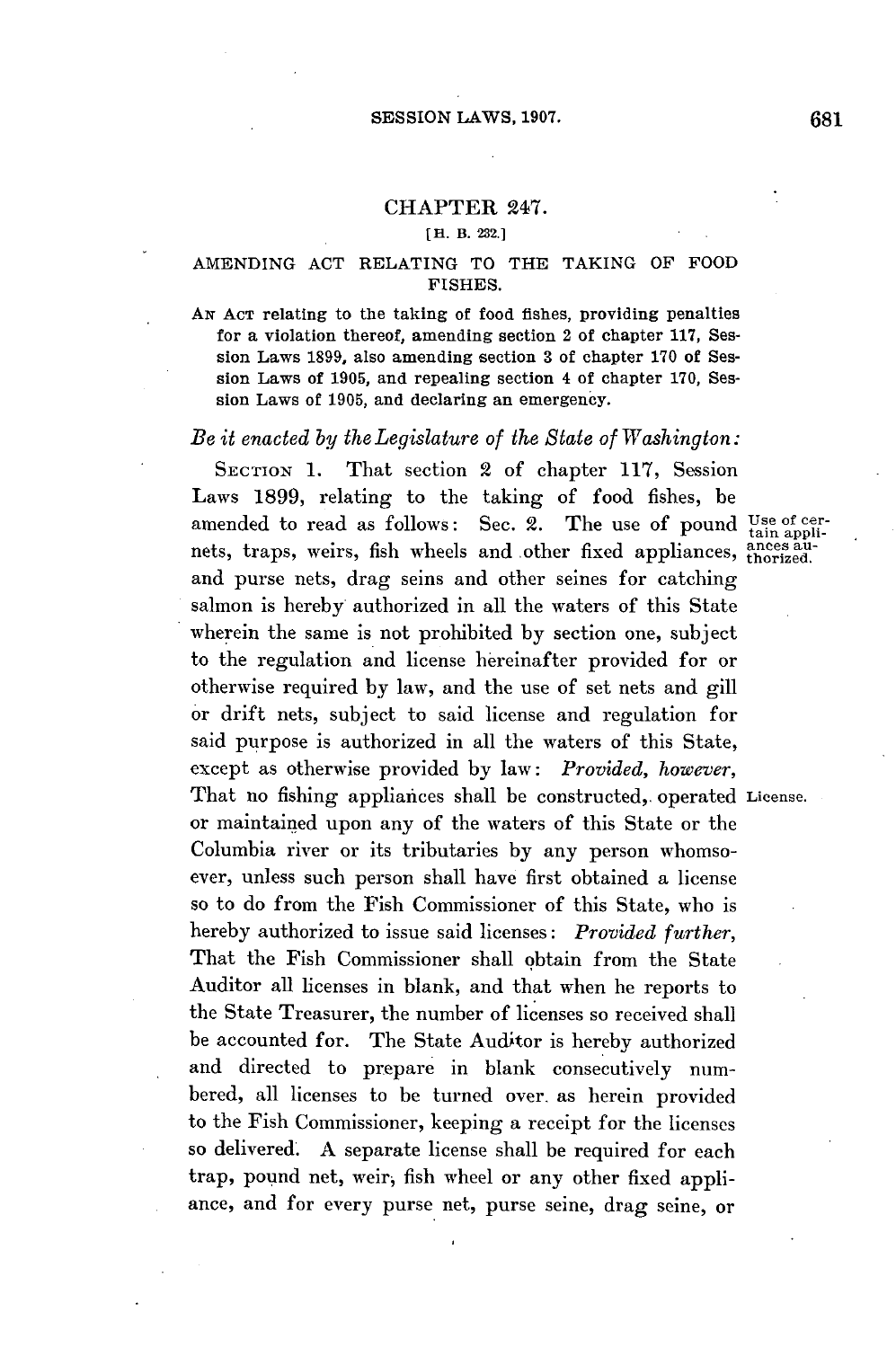other seine, gill net, drift net or set net, which license shall be numbered and dated, and shall specify the number of the pound net, trap, weir, fish wheel, or other fixed appliance, seine, gill net, drift net or set net, which number shall be designated **by** the said Commissioner, and said license shall also contain the name of the person to whom such Who may license shall be granted. No license shall be issued to any person who is not a citizen of the United States, unless such person has declared his intention to become such one year prior thereto, and is and has been for one year immediately prior to the time of the application for license an actual resident of the State of Washington, nor shall any license be issued to any corporation, unless such corporation shall be authorized to do business in this State: *Provided,* That nothing in this act shall be construed to prevent the issuance of licenses to women, minors of the age of eighteen years or more, or Indians, who possess the qualifications of citizenship and residence hereinbefore required, nor to prevent the renewal of any licenses **by** persons now holding the same: *Provided,* Licenses issued **by Certain** the State of Oregon shall be deemed valid as to gill nets **Oregon li- censes valid.** for use on the Columbia river as though issued **by** the Fish Commissioner of this State. No more than three licenses shall be issued to any one person, firm or corporation. Li-**Transfer.** censes may be assigned or transferred to any person or corporation entitled to hold licenses under the provisions of this act: *Provided,* That notice is given to the Fish Commissioner of said transfer or assignment **by** the transferee within twenty days from the date of said transfer or assignment: *And provided further, If* such notice **of** transfer is not given such license shall be void. No person or Size of **corporation shall own**, operate or construct, or cause to be **mesh**. constructed or operated any pound net, trap, weir, fish wheel or other fixed appliance for the catching of salmon on the waters of the Columbia river, or its tributaries, or in any of the waters of the State of Washington, the meshes of which are less than three inches stretched measure.

> **SEc.** 2. It shall be unlawful to take or fish for salmon, except with hook or line in any of the tributaries of Puget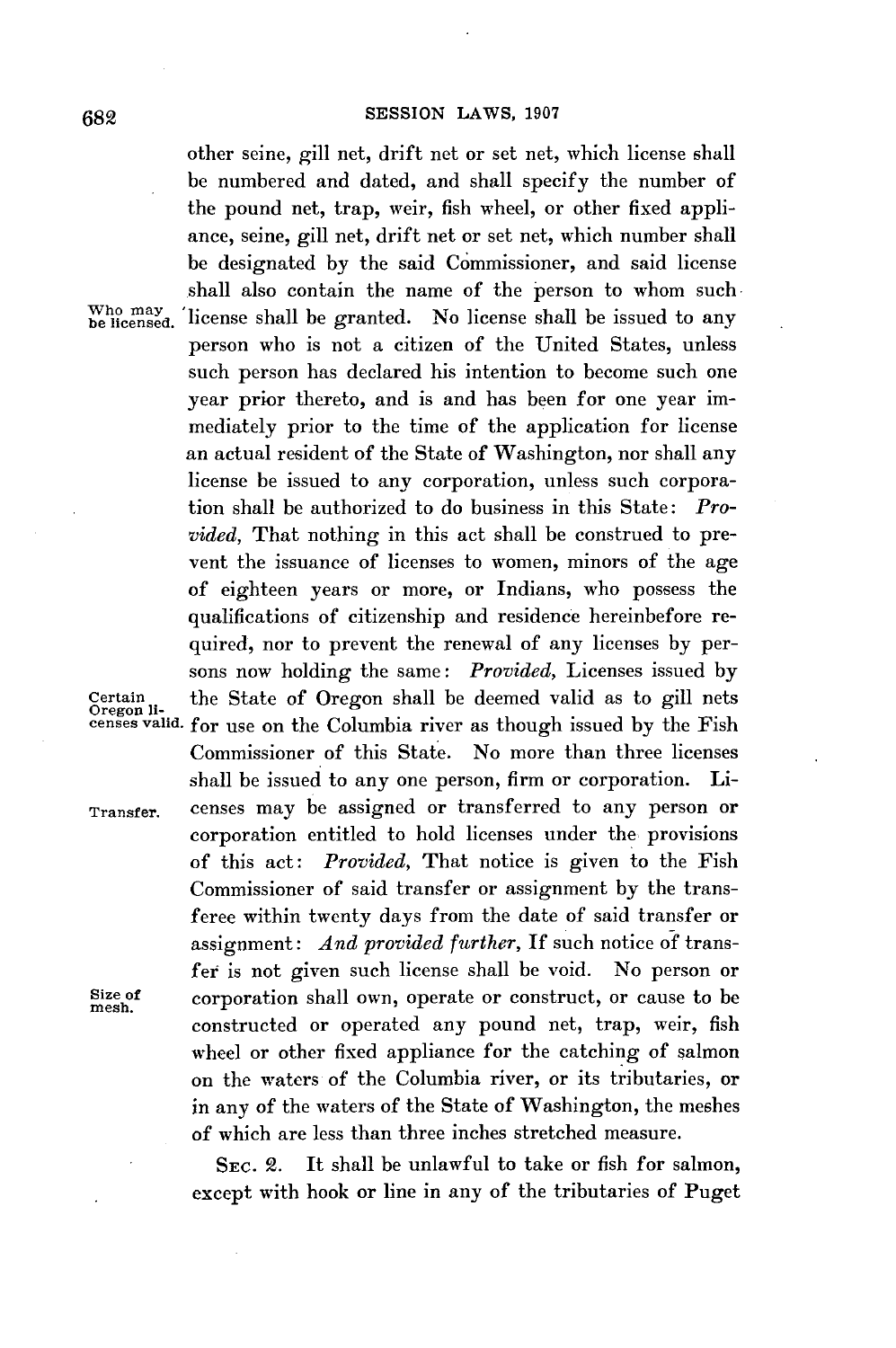## **SESSION LAWS, 1907.**

Sound above tide water; and it shall further be unlawful to take saito take or fish for salmon, except with hook and line in  $\frac{m_{\text{on}}}{\text{Suget}}$ any of the open waters of Puget Sound between the hours  $\frac{Sound}{W}$ of six o'clock **p.** m. Friday, and six o'clock a. m. Sunday, and in the tributaries of Puget Sound and that arm of the Sound known as Swinomish Slough, between the hours of six o'clock a. m. Saturday, and six o'clock **p.** m. Sunday, of each calendar week in each year. And it shall be unlawful to fish for sockeye salmon in the waters of Puget Sound between August 25th and September 15th of each year, and any salmon of that species taken between said last named dates in the waters of Puget Sound shall be liberated. That between six  $o$ 'clock  $p$ .  $m$ . Friday and six  $o$ 'clock a.  $m$ . Sun-  $\frac{3}{be \cdot closed}$ ,  $d_{av}$  of  $e \circ be \cdot closed$ ,  $g_{av}$  and  $g_{av}$  and  $g_{av}$  and  $g_{av}$  and  $g_{av}$  and  $g_{av}$  and  $g_{av}$  and  $g_{av}$  and  $g_{av}$  and  $g_{av}$  and  $g_{av}$ day, of each calendar week of each year, as above provided, all pound nets, or traps operated in the waters of Puget Sound shall be closed **by** an apron placed across the entrance to the heart of the trap or pound net, which apron shall extend from above the surface of the water to the bottom of the Sound at the place where the trap is maintained and be connected securely to the piles on either side of the entrance to the heart of such trap or pound net, fastened **by** rings not more than four feet apart on a taut wire stretched from top to bottom of piles so as to effectually prevent any salmon from entering the heart of such trap or pound net. Any person violating any of the pro- Penalty. visions of this section, whether or not such a violation is otherwise specifically declared to be a misdemeanor, either **by** neglecting to observe the requirements of this section, or **by** violating any of the requirements thereof, shall be deemed guilty of a misdemeanor and shall upon conviction thereof, for each and every offense be subject to a fine of not less than two hundred and fifty dollars **(\$250.00)** nor more than one thousand dollars **(\$1,000.00),** or **by** imprisonment in the county jail not less than twenty-five days nor more than one year, or **by** both such fine and imprisonment.

SEC. 3. It shall be unlawful to take or fish for salmon Prohibited in the waters of Grays Harbor or its tributaries from the Harbor, 15th day of March to the 15th day of April and from

on Grays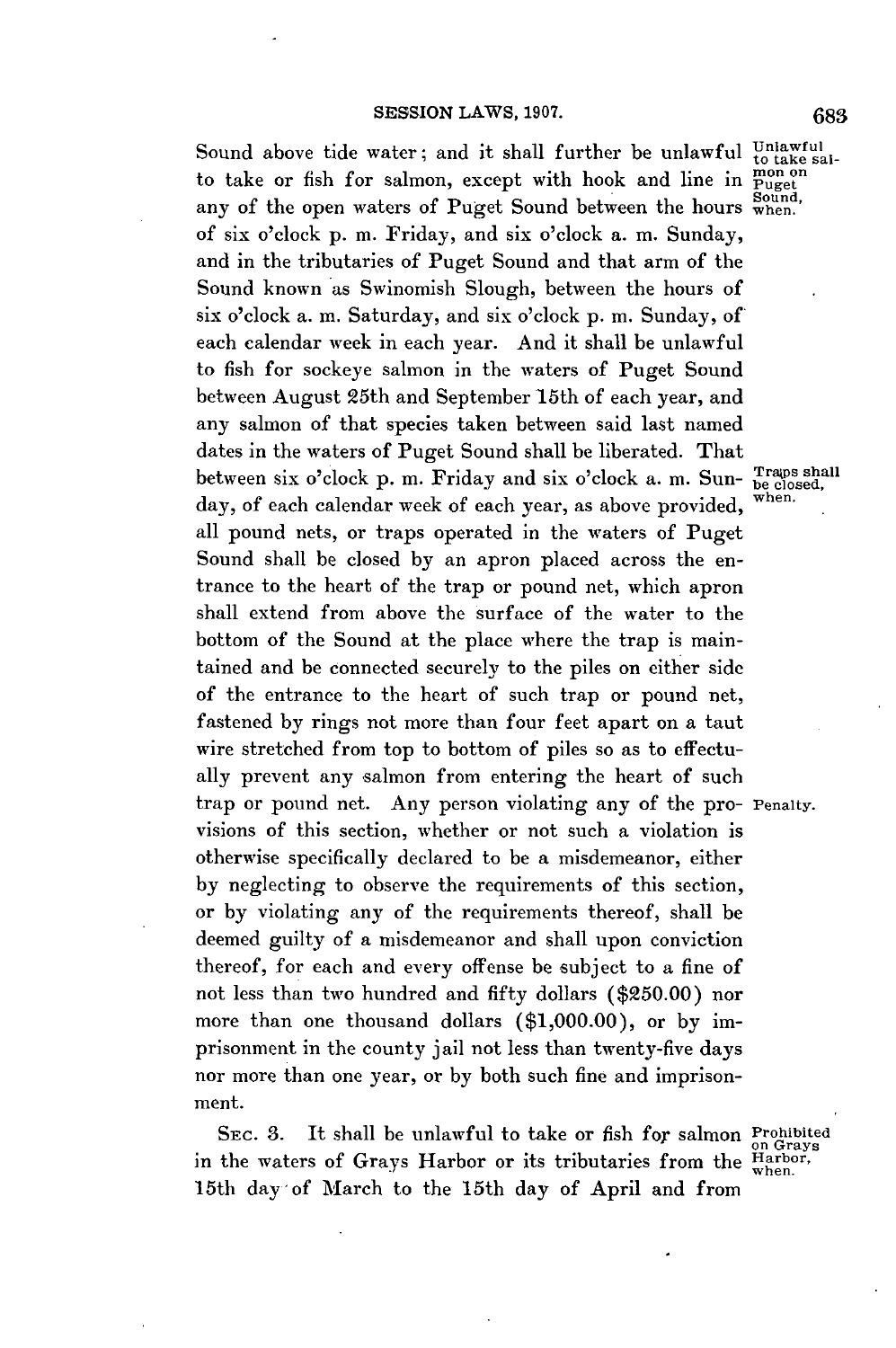the 25th day of November to the 15th day of December in each year. And also it shall hereafter be unlawful to take or fish for salmon in any of the following named tributaries of Grays Harbor from the 15th day of August to the 15th day of November in each year above the points hereinafter described, to-wit: It shall be unlawful to take or fish for salmon in the Chehalis river above a point one-half mile below the mouth of the Wynooche river; it shall be unlawful to take or fish for salmon above a point one-half mile above the mouth of the Humptulips river; it shall **be** unlawful to take or fish for salmon above a point one-half mile above the mouth of the **Elk** river; it shall be unlawful to take or fish for salmon above a point one-half mile above the mouth of the Johns river. The Fish Commissioner is hereby empowered to indicate the points above which fishing may not be done as provided hereinbefore, **by** driving piles at the points in said streams above designated, which shall mark the points above which said fishing shall not be done. It shall be unlawful to take or fish for salmon in the waters of Willapa Harbor or its **Willapa** tributaries from the 15th day of March to the 15th day of **Harbor.** April, and from the 25th day of November to the 25th day of December in each year. And, also, it shall be unlawful to take or fish for salmon in any of the following tributaries of Willapa Harbor above tidewater in said rivers: North river, Willapa river, and Nasel river. Nothing in this act shall be construed to prevent fishing with hook and line, commonly termed angling, in any of the above rivers. It shall be unlawful to take or fish for sal-**Remia** mon in the Columbia river or its tributaries, or within three miles outside of the mouth of said Columbia river, **by** any means whatever in any year, between twelve m. the 15th day of March and twelve m. the 15th day of April, or between 12 m. the 25th day of August and 12 m. the 10th day of September, except Snake river; and it shall be un-**Snake** lawful to take or fish for salmon in said Snake river or any **River.** of its tributaries **by** any means whatever, in any year, between twelve m. the 1st day of March and twelve m. the 15th day of April, or between 12 m. the first day of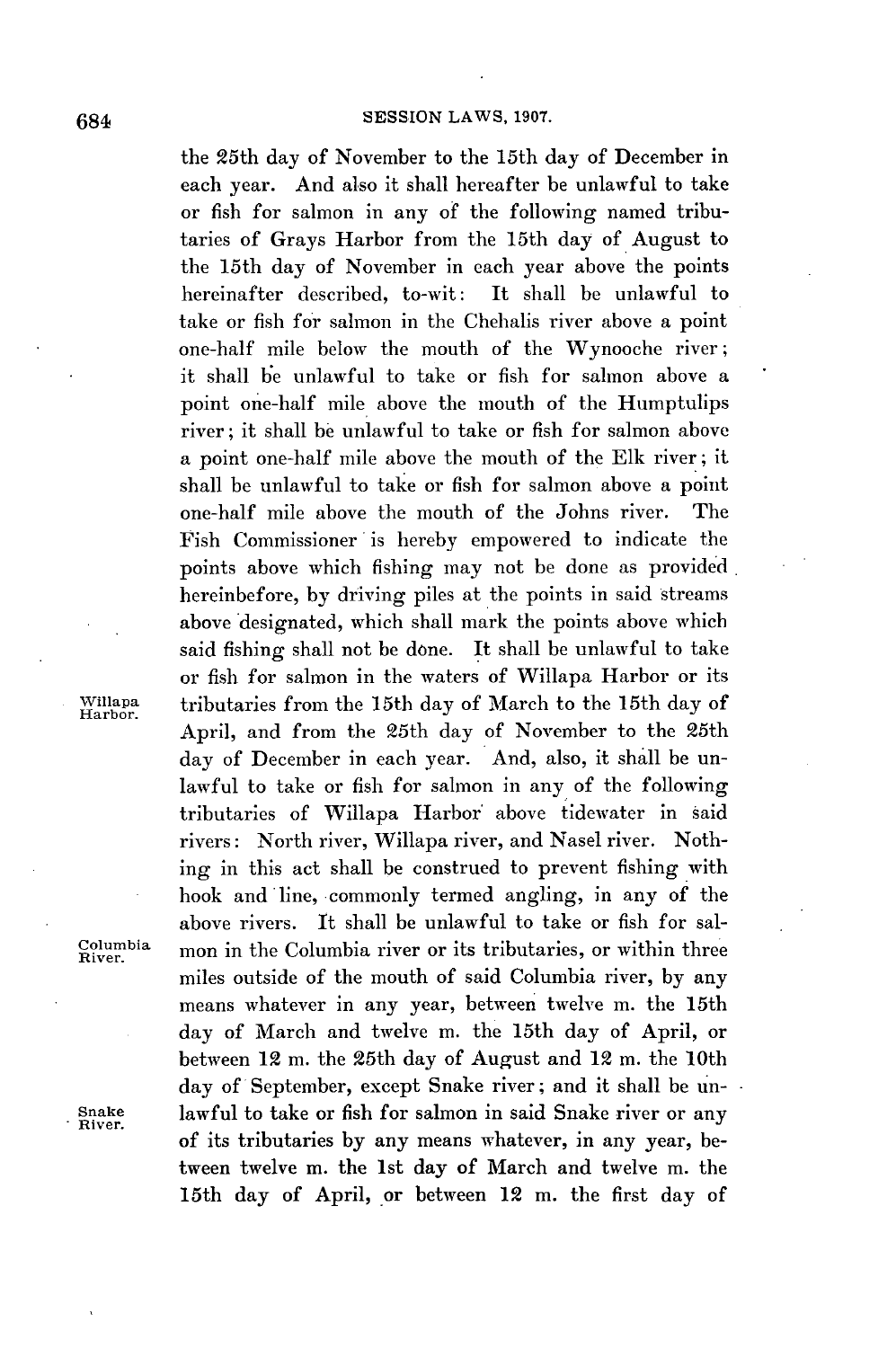August and twelve m. the first day of September. And it shall be unlawful to take or fish for salmon **by** any means whatever except with hook and line, commonly termed angling, in the Kalama river, Lewis river, Wind river, Little White Salmon river, Wenatchee river, Methow river, Little Spokane river, and Colville river, and in the Columbia river within one mile of the mouth of the above named rivers: *Provided,* No traps shall **be** located on or within three miles below the mouth of Lewis river. It shall be. unlawful at any time to take any fish with a net, trap or other device than hook and line in Chambers creek in the county of Pierce, or within two hundred and fifty yards of the mouth of said creek and the mouth of said creek shall be construed to mean the junction where the fresh and salt waters meet at low tide.

**SEc.** 4. It shall be unlawful for any person, firm or Size and corporation on Puget Sound or its tributaries to fish. for set nets. salmon **by** means of set nets of greater length than three hundred feet, and no set net shall **be** permitted to be constructed in the form of a pound net or with pots or hearts connected therewith or in any other means than **by** stakes driven in substantially a straight line. Any person vio- Penalty for lating any of the provisions of sections 3, 4 and 5 of this sections. act shall be deemed guilty of a misdemeanor and shall, upon conviction thereof, **be** subject for each and every offense, to a fine of not less than ten dollars **(\$10.00)** nor more than one hundred dollars **(\$100.00)** or **by** imprisonment in the county jail not less than five days nor more than thirty days.

**SEc. 5.** That section **3** of chapter **170,** Session Laws of 1905, be amended to read as follows: Sec. 3. Every License person, firm or corporation, either as principal, agent or  $_{\rm{per\,ton}}^{90\,\rm{cents}}$ employe engaged in the business of buying or selling, and preserving or otherwise dealing in salmon other than canneries thereof, shall pay as a license the sum of ninety cents per ton net weight of said fish bought and sold, preserved or otherwise dealt in: *Provided*, No person engaged \$2.50 per in the business aforesaid shall pay less than two dollars **and** fifty cents per annum. It shall be the duty of each

shape of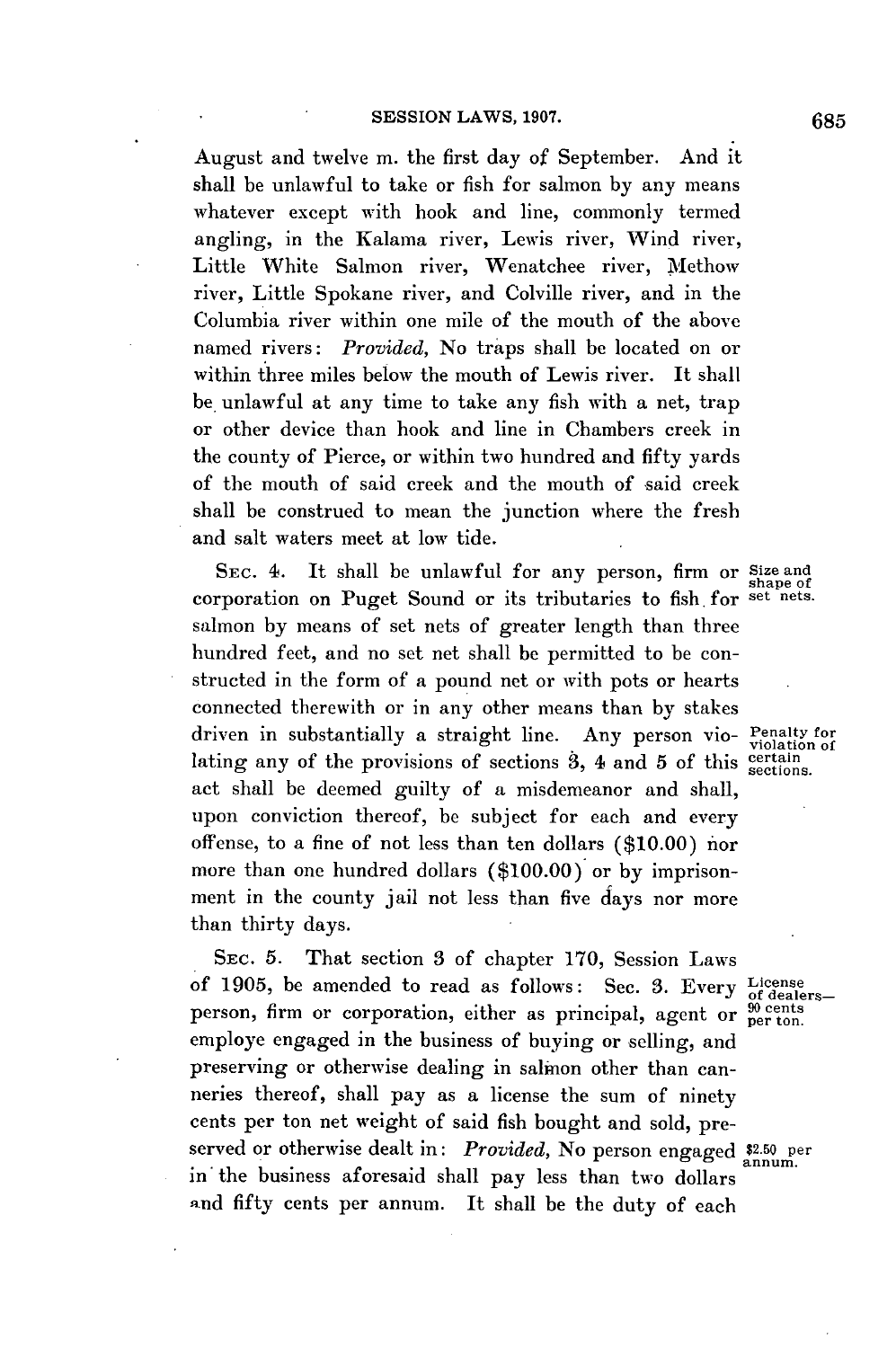# **SESSION LAWS, 1907. 686**

Detailed re-<br>port to fish

Grays Har-<br>bor license.

person, firm or corporation affected **by** the provisions of this section to render to the Fish Commissioner of the State Detailed re- of Washington, on or before the tenth day of each month, port to fish commission and commission of the  $\Gamma$ commis- on blanks to be furnished by the Fish Commissioner, a detailed statement showing net amount of fresh fish bought and sold, preserved or otherwise dealt in during the preceeding month, and each person shall pay to the said Commissioner the amount due under the provisions therefor, on or before the tenth of each month, and a failure or neglect to do so shall constitute a misdemeanor and upon conviction thereof the offender may be punished as hereinafter provided: *Provided, however,* That every person, firm or corporation, either as principal, agent or employe (except retail dealers purchasing for their own trade) engaged in buying, selling, preserving, or otherwise deating in salmon other than canners thereof taken in the waters of Grays Harbor or its tributaries in the State of Washington, shall before engaging in such business procure from the Fish Commissioner a license to buy, sell, preserve or otherwise deal in at least one hundred tons of salmon taken from such waters and pay therefor to said Fish Commissioner the sum of ninety dollars, which said license shall entitle such person, firm or corporation to buy, sell, handle, preserve or otherwise deal in one hundred tons of salmon taken from said waters during the season for which such license is granted. Should such person, firm or corporation during the year for which such license is issued exceed one hundred tons of salmon in his, their or its purchase, sale, preserving or dealing such person, firm or corporation shall immediately upon the completion of the purchase, sale, or preserving of one hundred tons of salmon, thereafter be governed **by** and comply with and make payments upon all salmon purchased, sold, preserved or otherwise dealt in in excess of one hundred tons during the said year with the provisions of this section contained and declared before this proviso and a failure or neglect upon the part of any person, firm or corporation to comply with the requirements of this section or the requirementof this proviso shall constitute a misdemeanor and upon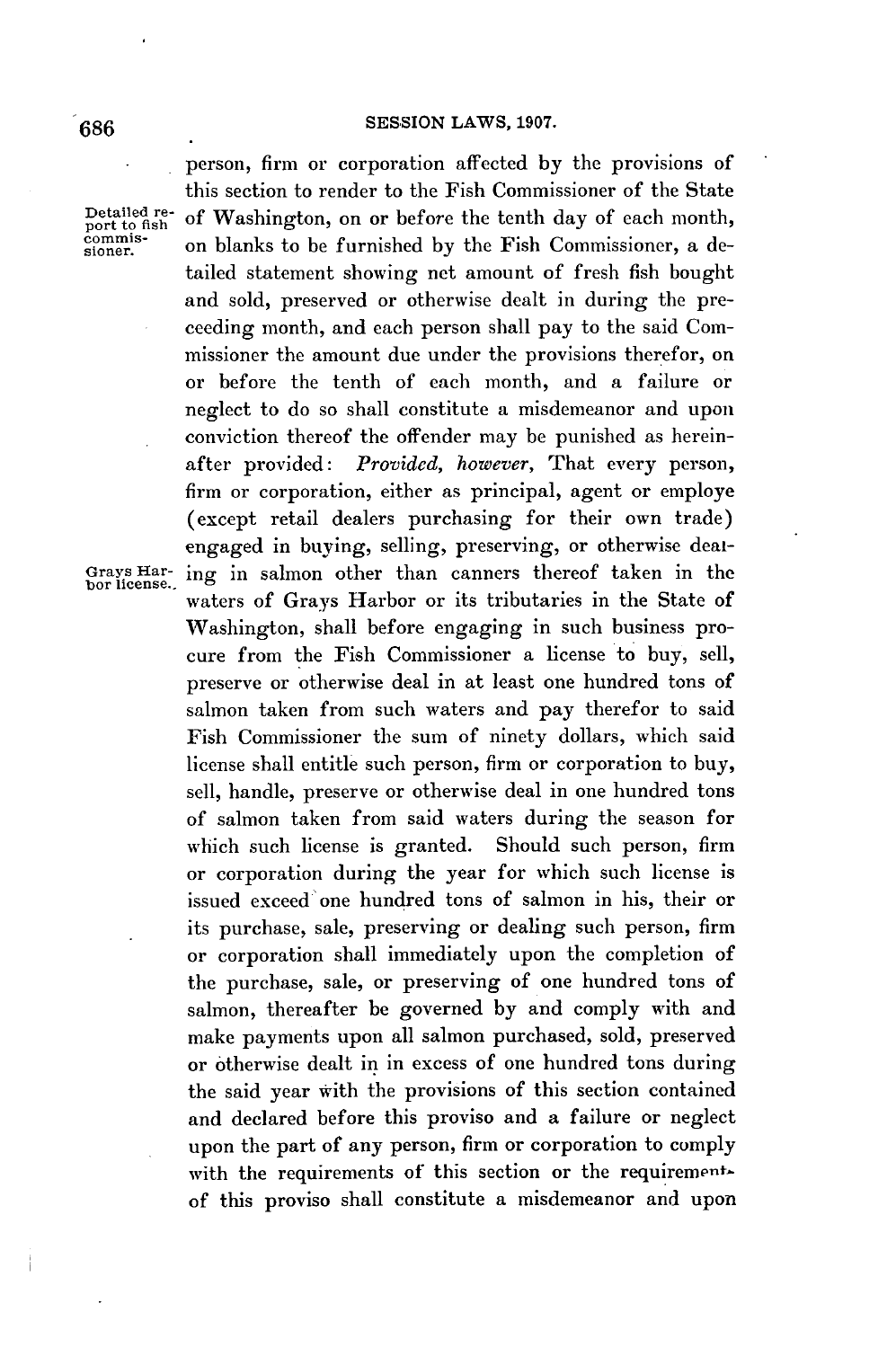conviction thereof the offender shall be punished as in this act hereby amended provided.

SEc. **6.** That section 1 of chapter **170** of the Session Laws of **1905** be amended to read as follows: Sec. **1.** That section six (same being section **5278** of Pierce's Washington Code) of "An act providing for the protection and propagation of the food fishes in the waters of the State of Washington, regulating the catching and sale thereof, establishing licenses, fixing penalties, repealing conflicting laws, and declaring an emergency," approved March **13, 1899,** be amended to read as follows: Section **f. (5278) All** licenses provided in sections two and three of this act shall be issued as follows: Upon application there- License for for **by** any person, a license shall be issued **by** the Fish Commissioner for fixed and other appliances for catching salmon or other food fishes as herein provided, which shall entitle the holder to operate said appliances in the waters of this State, wherein such appliances are not prohibited **by** law. The following fees for such licenses shall be col- Fees. lected **by** the Fish Commissioner and turned over to the State Treasurer on or before the tenth of each month, and **by** him turned into the fish hatchery fund, to-wit: For each drag seine not exceeding **250** feet in length **\$2.50** For each drag seine more than **250** feet in length and not more than  $400$  feet in length  $\ldots$ ,  $\ldots$  7.50 For each drag seine more than 400 feet in length and not exceeding **500** feet **................ 15.00** For each additional foot in length, the further *sum of* **.................................. .03** For each first class pound net, trap or weir, on the Columbia river **......................... 25.00** For each second class pound net, trap or weir, on the Columbia river **......................... 10.00** For each first class purse **seine.................. 50.00** For each second class purse **seine............... 25.00** For each gill net or drift **net...................** *5.00* For each set **net............................. 2.50** Fpr each pound net, trap, or weir, on Willapa Harbor and Grays **Harbor..................... 10.00**

**687**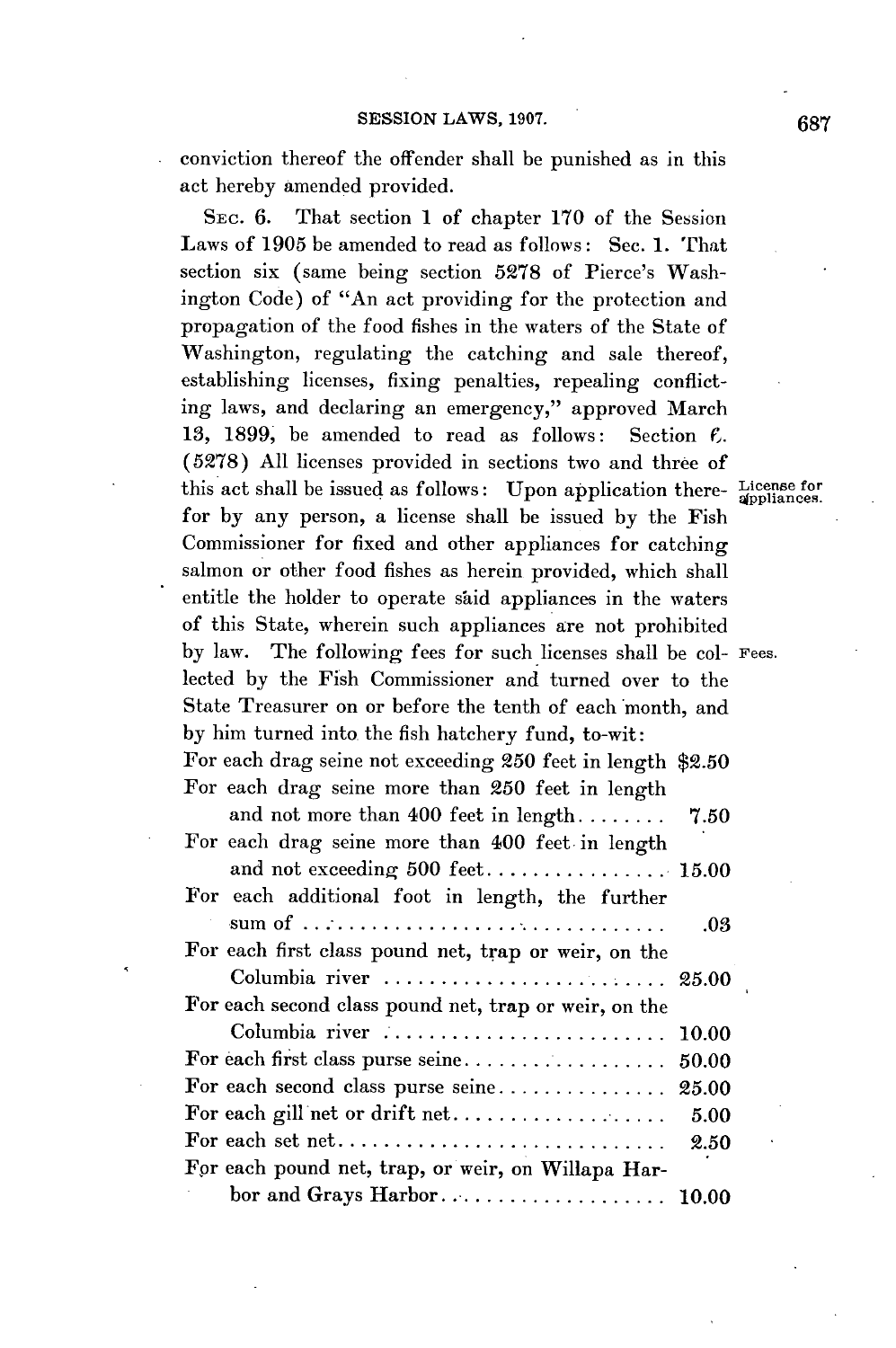## **SESSION** LAWS, **1907. -6gg8**

For each pound net, trap or weir (except on the Columbia river, Willapa Harbor or Grays Har-

|  |  |  |  | $bor \dots \dots \dots \dots \dots \dots \dots \dots \dots \dots \dots \dots \dots 50.00$ |  |
|--|--|--|--|-------------------------------------------------------------------------------------------|--|
|  |  |  |  |                                                                                           |  |

Fish<br>wheels.

Stationary fish wheels shall pay twenty-five dollars for first class wheels, and ten dollars for second class wheels, all classification of wheels, pound nets, and purse seins to be determined **by** the Fish Commissioner: *Provided,* Where Traps to any trap or pound net is so constructed as to take fish at ree, when. each end of its main lead, it shall obtain and pay for a license especially permitting the taking of fish at both ends, for which it shall pay a license fee double the amount of a pound net or trap taking fish at one end only. In addition to the foregoing license charges there shall also be paid **by** the owner of each trap,.pound net or fish wheel operated in the waters of the State, the sum of one dollar for each one thousand fish taken **by** such trap, pound net or fish wheel to furnish to the Fish Commissioner on or before the tenth day of each month. It shall be the duty of every person Owners of owning or operating any trap, pound net or fish wheel to report num-<br>report num-<br>ber of fish Turnish to the Fish Commissioner on or before the tenth report num-<br>ber of fish to the Fish Commissioner on or before the tenth<br>eaught.  $\frac{1}{2}$  day of each month a sworp statement giving the number day of each month a sworn statement giving the number and location of such trap or pound net and a detailed statement of the actual number of fish caught at such trap or pound net, and in addition to answer such questions as the Fish Commissioner shall propound with reference thereto, which statement shall be filed with and retained **by** the Fish License Commissioner. Any person, firm or corporation using<br>for boats<br>and scows, scows and boats or other craft in the buving of fish on the scows and boats or other craft in the buying of fish on the Columbia river, are hereby required to obtain from the Fish Commissioner of the State of Washington, before engaging in said trade or occupation, a license for such scow, boat or other craft: *Provided,* That this shall not apply to scows, boats and other craft regularly used in buying fish for, and transporting fish to canneries and packing plants which pay an annual license fee to the State of Washington of at least one hundred dollars each. Each person, firm or corporation obtaining such license shall pay to the Fish Commissioner of the State of Washington at the time said